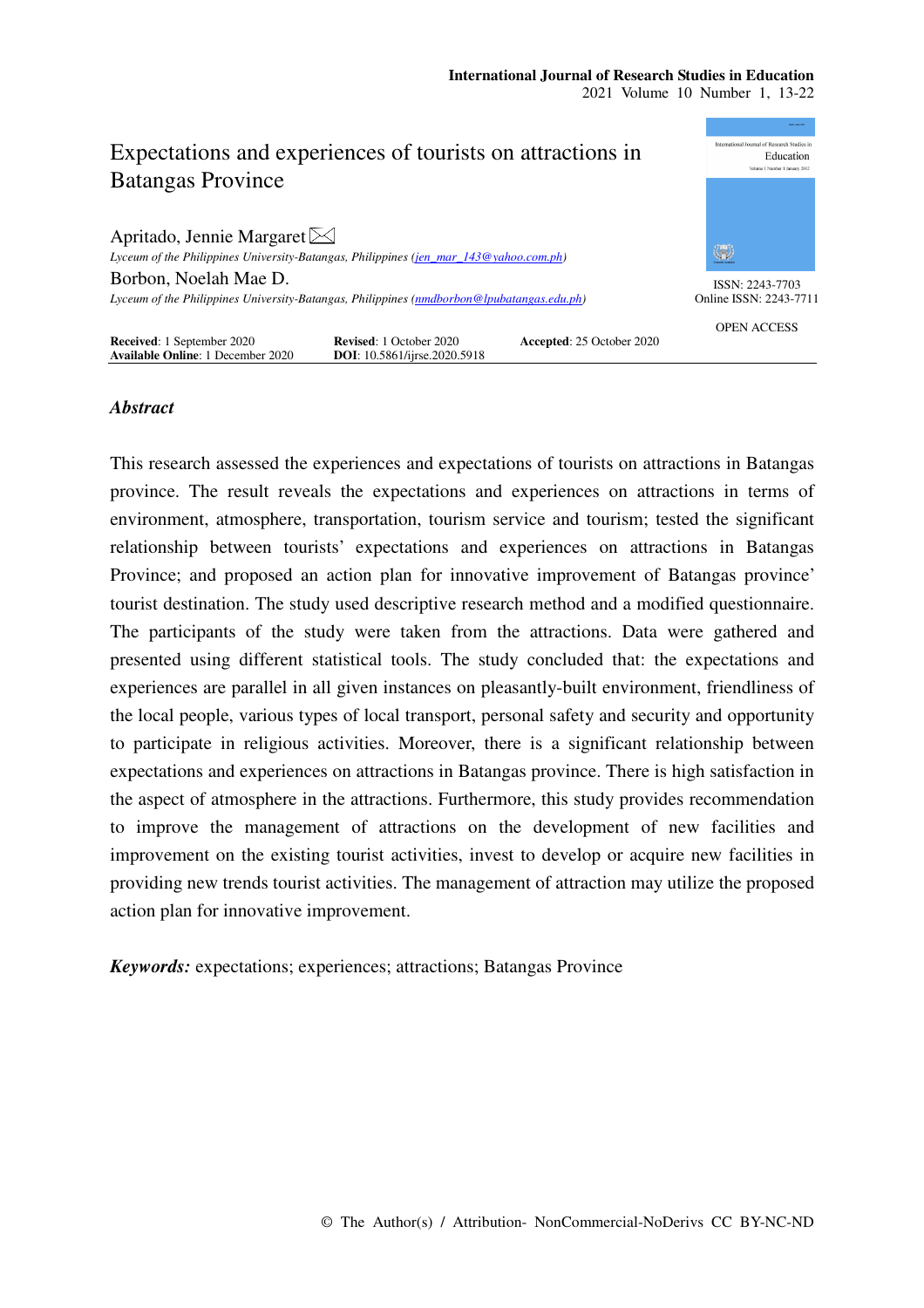# **Expectations and experiences of tourists on attractions in Batangas Province**

### **1. Introduction**

Tourism is a dynamic and competitive industry that requires to adjust continuously to customers' changing needs and desires. As described similarly by Tourism Education (2016), the industry is growing speedily with emergence of new challenges and opportunities based on the market demand. There would be employment opportunities, consumption on supply of good and services, establish linkages/partnerships, and the likes that will create a greater impact in economic growth. The market value of tourism products and services may constitute economic growth, leading to further development within sectors. The tourism industry offers a wide range of services in eight different sectors or areas: accommodation, attractions, adventure tourism and recreation, food and beverage, transportation, events and conferences, travel trade, and tourism service (Canadian Human Resource Council, n.d.).

This study focused on attractions in Batangas Province, Philippines. People travel for a variety of reasons: to escape, explore, understand, and participate. Attraction is the key feature of all tourism products (Stange & Brown, 2010). The context of attractions creates the opportunity to have a meaningful experience or may give a bigger expectation among travelers. Environment, atmosphere, transportation, tourism services, and activities maximize or elaborate the positive impact on the attractions' survival. These are important factors in tourists' decision (Becken & Scott, 2010). The success of attractions rests mainly on the high level of satisfaction and notable experiences of tourists. Thus, it can stimulate even greater interest or motivation among tourism management to ensure service quality and infrastructure improvement.

Batangas is described as eco-friendly destination with its natural attractions; may witness the admirable seascape, inland water, and the majestic Taal Volcano lying at the center of the lake. Moreover, the province is rich in culture, heritage and historical evidences. Batangas Province is embraced by natural, cultural and heritage attractions. Tourists have the highest expectation of better value in a significant way as they visit places. However, the gap between the expectations and experiences will perceive as underperforming against the experience (Kucharsky, 2015), while meeting the expectation reflects customer satisfaction (Smith, 2012).

Many people fantasize about visiting the most renowned attractions but the reality during the visit may not always live up to holidaymakers' expectations. The website or brochures show the attractions as tourists might imagine them to be, followed by what they are like in real life (Coffey, 2017). Unfortunately, a holiday with high expectations ended up being severely disappointing as the travelers rated their actual experiences. Satisfaction is determined by how well their actual experience matches their pre-conceived expectations. The overall satisfaction is determined by whether travelers' experiences exceed expectations related to quality and variety of goods/services and destination accessibility (Wang, 2016).

This research revealed the current situation of attractions based on the tourists' assessments. Thus, the results were the mainstream of tourist destination management to do tourism planning. Tourism and hospitality students will develop a critical awareness of how tourism can be enhanced and protected. On the other hand, it also helps the tourism and hospitality educators identify ways sustainable tourism can be introduced to students. The academe, being one of these people-oriented industries, will raise broader understanding by creating awareness of what should be involved in undertaking innovative improvements of the tourist destinations, specifically in Batangas province. Furthermore, the researcher believes that attractions must be innovative. Being innovative has a great impact on tourist arrival, customers' preference, decision-making, and opening a new prospect to Batangas province's tourist destinations.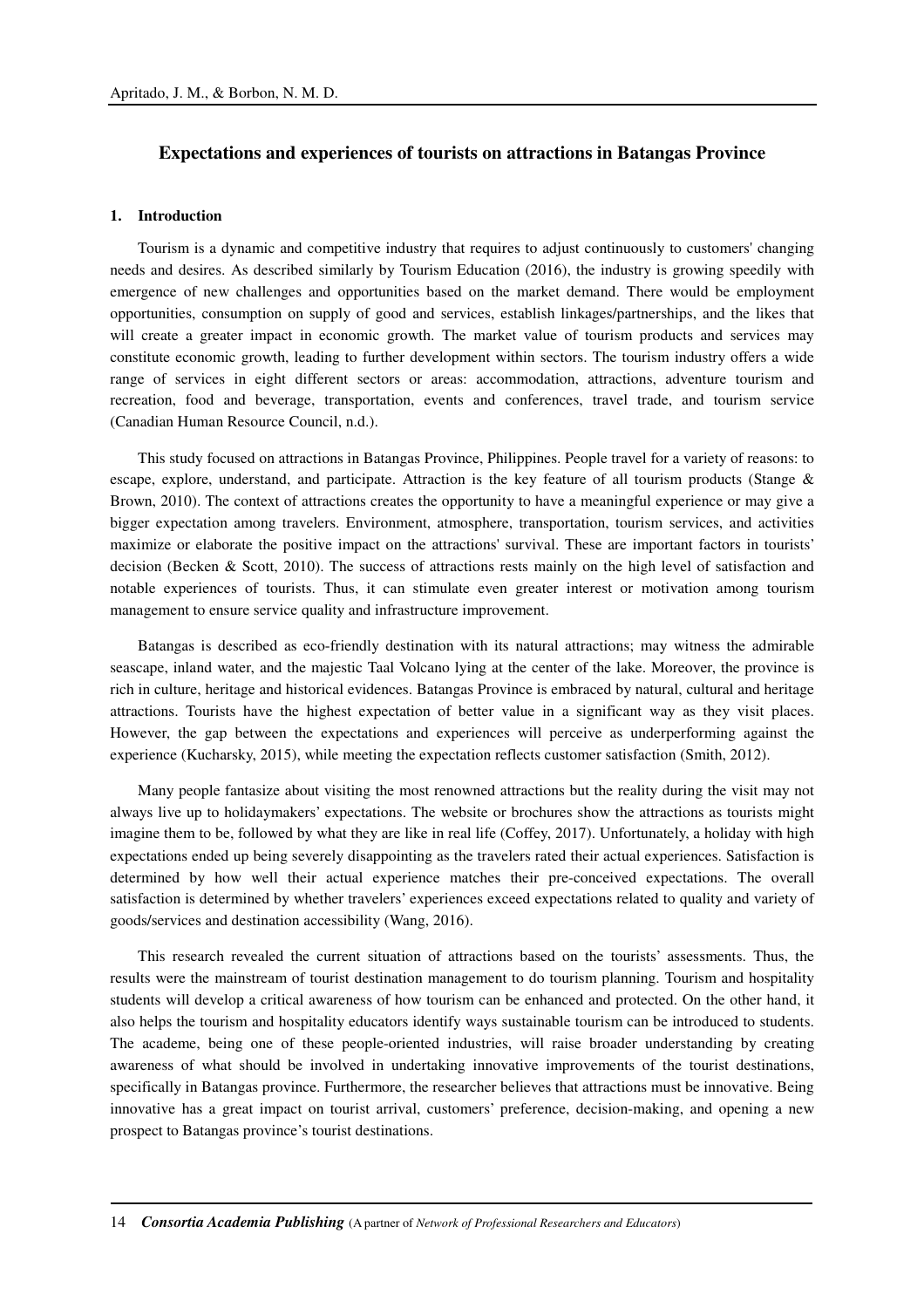#### *1.1 Objectives of the study*

This research study mainly assessed the experiences and expectations of tourists on attractions in Batangas province. Specifically, this study 1) presented the profile of attractions in terms of frequency of visits; 2) assessed the expectations and experiences on attractions in terms of environment, atmosphere, transportation, tourism service and tourism activities; 3) tested the significant relationship between tourists' expectations and experiences on attractions in Batangas Province; 4) proposed an action plan for innovative improvement of Batangas province's tourist destination.

### **2. Methodology**

Descriptive research was used to obtain the information relating to or describing the relationship between variables or conditions substantial in assessing attraction and resort. The method used will help to furtherly explain the significant relationship between the perceived variables of tourists' expectation-experience. Analogous to collecting data to test hypotheses or to answer questions, find out how things are, or how they have been (Rodrigo, 2012).

The participants of the study were taken from the identified attractions. These are the top 8 tourist destinations in the province of Batangas based on the number of tourist arrival in 2015 as released by the DOT. The computed number of respondents was generated proportionately from the total quantity of tourists who visited the attraction. There were a total of 280 tourists/participants. Respondents were chosen proportionately random sampling using the G- Power. All data were presented using the SPSS software. This study used a scale to measure and interprets the result of data gathered. The numerical value has equivalent verbal interpretation: 4 - Strongly Agree, 3 -Agree, 2 – Disagree, and 1- Strongly Disagree.

The instrument used variables based on the study of Quach (2013). The experts validated the modified questionnaire. It consists of two parts. Part I dealt with the respondents' profile in terms of frequency of visits; while, Part II assesses the tourists' feedback on attractions based on their expectations and experiences in terms of environment, atmosphere, transportation, tourism service, and tourism activities. After retrieving the questionnaire, data were tallied and interpreted using different statistical tools such as frequency distribution and weighted mean. The above-mentioned tools were used based on the objectives of the study. Frequency distribution identified the number of responses in each statement laid in the questionnaire. Weighted mean was used to answer respondents' feedback in visiting tourist attractions in Batangas Province based on their expectations and experiences. Simultaneously, Pearson r was used to determine if there is a significant relationship between tourists' expectations and experiences in visiting the tourist attractions in Batangas.

## **3. Result and discussion**

### **Table 1**

| Attractions/Frequency of visits | Frequency | Percentage | Rank |
|---------------------------------|-----------|------------|------|
| <b>Second Visit</b>             | 158       | 56.4       |      |
| Third Visit                     | 49        | 17.5       |      |
| <b>Fourth Visit</b>             | 31        |            |      |
| Fifth or more                   | 42        | 15.0       |      |

*Distribution of respondents according to profile (N= 280)* 

Table 1 indicates the respondents' profile in relation to the frequency of visits to the tourist attractions. On attractions, most of the respondents had their returned visit twice in the place with the highest percentage of 56.4, as followed by the third visit with 17.5 percent, fifth or more has 15.0 percent, and the least with 11.1 percent did their fourth or more visit.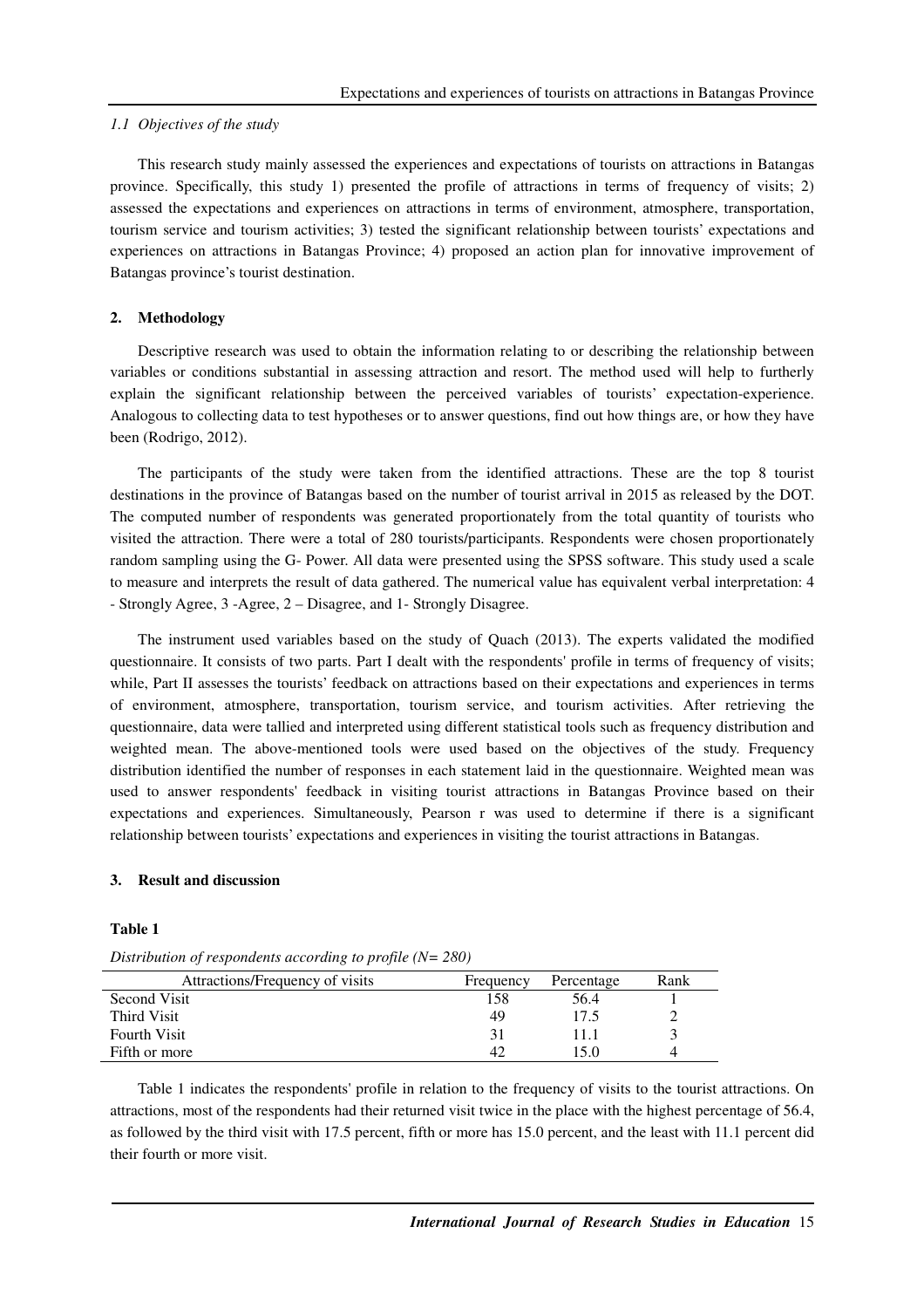### Apritado, J. M., & Borbon, N. M. D.

Repeat visitation may relate to customers'/travelers' satisfaction. There are things or reasons that made them go back. It may relate to how the guests being treated during their stay; provide excellent customer service right from the start. Good customer service creates a bond with the staff. It may also relate their satisfaction to good facilities, environment, activities, and the establishment's entire management. They come back again because they feel satisfied with the features or many attributes during the first visits, until the travelers decide to go back repeatedly.

Repeat customers are essential to a business. Staff or greeters are needed to be trained to provide customer service that goes above and beyond; well-versed, friendly, and project positive emotion. Guests should be treated as very important people; guests feel welcomed and appreciated. A good experience leads to positive word-of-mouth referrals, too (Cooper, 2017).

### **Table 2**

| Indicators                             | Expectation |            |   | Experience |    |                             | Overall |    |     |
|----------------------------------------|-------------|------------|---|------------|----|-----------------------------|---------|----|-----|
|                                        | WM          | VI         | R | WM         | VI | R                           | WM      | VI | R   |
| 1. Cleanliness                         | 3.56        | VHE        | 2 | 3.46       | G  | $\mathcal{D}_{\mathcal{A}}$ | 3.51    | VG | 2   |
| 2. Good weather                        | 3.44        | HE         | 4 | 3.20       | G  | 8                           | 3.32    | G  | 6   |
| 3. historically appealing              | 3.45        | <b>HE</b>  | 3 | 3.40       | G  | 3                           | 3.42    | G  | 3   |
| 4. Modern / visually appealing         | 3.28        | HE         | 8 | 3.35       | G  | 6                           | 3.31    | G  |     |
| 5. With variety of recreational spaces | 3.31        | HE         | 7 | 3.26       | G  | 7                           | 3.28    | G  | 8   |
| 6. Pleasantly - built environment      | 3.59        | <b>VHE</b> |   | 3.59       | VG |                             | 3.59    | VG |     |
| 7. Unspoiled nature                    | 3.36        | HE         | 5 | 3.36       | G  | 5                           | 3.36    | G  | 4.5 |
| 8. Diversity of historical attractions | 3.35        | HE         | 6 | 3.37       | G  | 4                           | 3.36    | G  | 4.5 |
| Composite Mean                         | 3.42        | HE         |   | 3.37       | G  |                             | 3.40    | G  |     |

*Expectations and experiences on attractions in terms of environment* 

*Legend*: 3.50 – 4.00 – Very High Expectation/Very Good (VHE/VG); 3.49 – 2.50 – High Expectation/Good (HE/G); 2.49 – 1.50 – Low Expectation/Fair (LE/F); 1.00 – 1.49 –Very Low Expectation/Poor (VLE/P).

Table 2 shows the tourists' feedback on attractions in terms of the environment with a composite mean of 3.42 on expectation and 3.37 on experience, which is verbally interpreted as highly expected and good, respectively. For the overall assessment, getting the highest mean were pleasantly built environment (3.59); cleanliness (3.51) both are verbally interpreted as very good; historically appealing (3.42) with verbal interpretation as good.

Based on the results, the tourists are highly contented and pleasurably experienced with the attraction's pleasing ambiance. For the fact that they have visited the places twice or many times, the respondents are satisfied with the nature-based attributes of the attractions while others have met the purpose of visit in religious sites. The element of building or creating a pleasant environment has an emotional approach extended to the guests. Refreshed and revitalized the feeling from their busy day and exhausting workload. The vacation infused the tiring condition from their routine events (Smith & Watson, 2012). Meanwhile, the least indicators were good weather (3.32), modern/appealing (3.31), lastly, variety of recreational spaces (3.28). All indicators were verbally interpreted as good.

The actual place may not have the variety of recreational spaces, particularly the religious sites. However, the neighboring town or city may have recreational activities. It is understandable and appropriate that the churches have no such facilities while attractions, mostly offer minimal recreational activities since the places' primary features are usually close to nature. For that matter, the tourists' will not ask much for that on the attractions. Recreation facilities and open space provided should be of high quality, in terms of facilities, layout, and design, which meet the users' needs and aspirations in response to the demand set by the tourism consumers (S. Sinha, 2012a).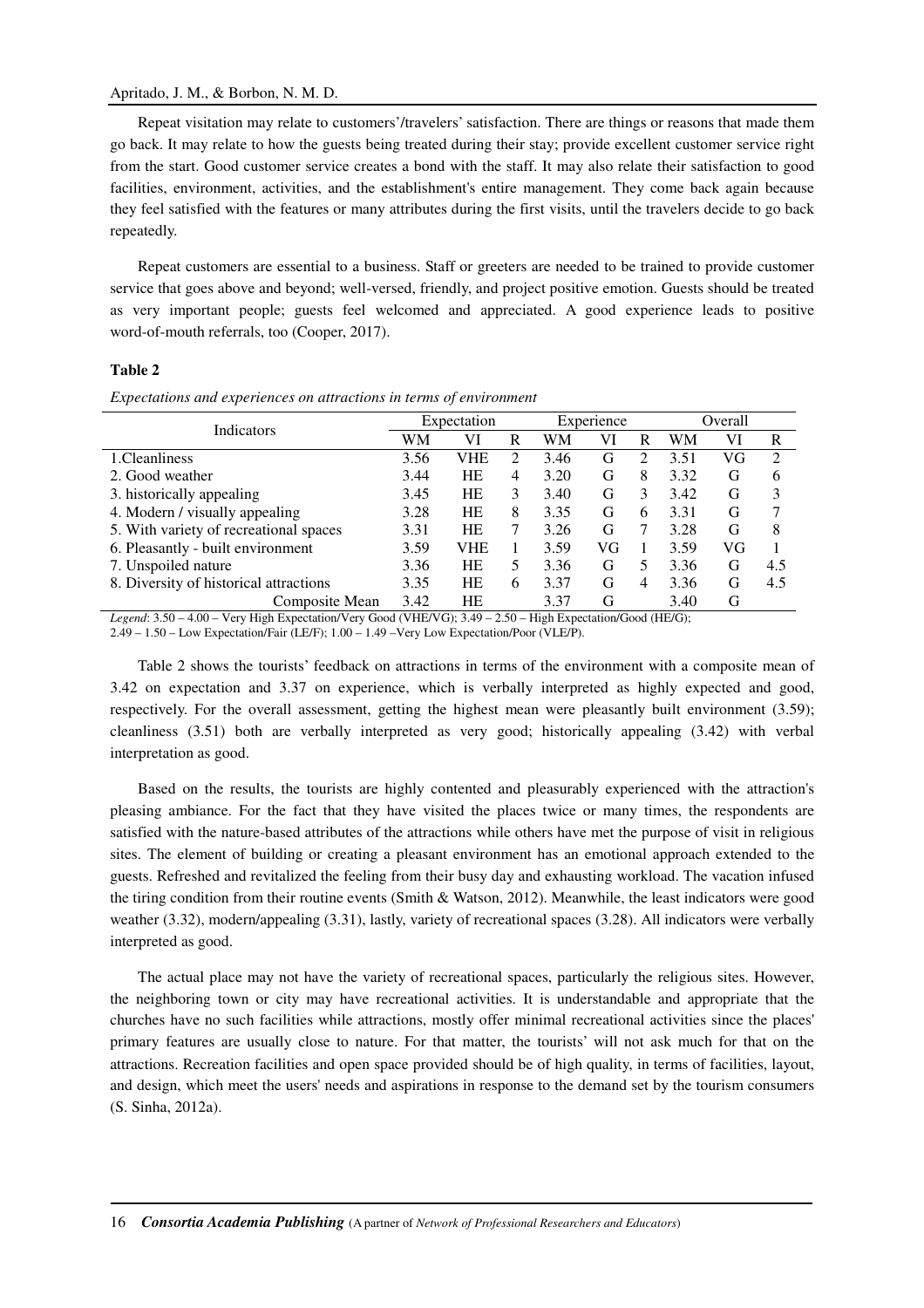| `able |  |
|-------|--|
|-------|--|

| <b>Indicators</b>                       | Expectation |           |     | Experience |    |     | Overall |    |   |
|-----------------------------------------|-------------|-----------|-----|------------|----|-----|---------|----|---|
|                                         | WM          | VI        | R   | WM         | VI | R   | WM      | VI | R |
| 1. Language barriers                    | 3.62        | VHE       |     | 3.64       | VG | 2.5 | 3.63    | VG |   |
| 2. Opportunity to experience local life | 3.34        | <b>HE</b> | 4.5 | 3.30       | G  | 4   | 3.32    | G  |   |
| 3. Friendly and hospitable local people | 3.65        | VHE       |     | 3.64       | VG | 2.5 | 3.64    | VG |   |
| 4. Lively urban atmosphere              | 3.34        | <b>HE</b> | 4.5 | 3.28       | G  |     | 3.31    | G  |   |
| 5. Friendliness of the local people     | 3.69        | VHE       |     | 3.68       | VG |     | 3.68    | VG |   |
| Composite Mean                          | 3.53        | VHE       |     | 3.51       | VG |     | 3.52    | VG |   |

|  | Expectations and experiences on attractions in terms of atmosphere |
|--|--------------------------------------------------------------------|
|  |                                                                    |

*Legend*: 3.50 – 4.00 – Very High Expectation/Very Good (VHE/VG); 3.49 – 2.50 – High Expectation/Good (HE/G);

2.49 – 1.50 – Low Expectation/Fair (LE/F); 1.00 – 1.49 –Very Low Expectation/Poor (VLE/P).

Table 3 presents the tourists' feedback on attractions in terms of atmosphere. For expectation, it has a composite mean of 3.53 with a verbal interpretation of very high expectation. For experience, it garnered a weighted mean of 3.51 verbally interpreted as "very good". For overall, friendliness of the local people is the highest indicator with weighted mean of (3.68); while, friendly and hospitable local people (3.64); and language barrier (3.63). All indicators are verbally interpreted as "very good".

In a general perspective, the tourists are happier to find friendly local people. The entire trip is more meaningful as they meet new people. New connections also establish a certain feeling of secured and cared for a while, making new memories far away from home. The staff is composed of the locals who directly contact the visitors and exhibit a unique accent of a Batangueño, expressing a beautiful attitude of being warm and hospitable. The local community can contribute to generating positive publicity and improve reputation. When experienced by the visitors, it gains approval leading to their satisfaction. In addition, in one way or another, it is helping the local people by offering alternative, relatively non-destructive sources of livelihood while benefiting in the existence of the resort's businesses (Tourism Excellence, 2014).

However, in the overall; opportunity to experience local life (3.32); while, lively urban atmosphere (3.31). Both are verbally interpreted as good. In visiting the attractions in Batangas province, the tourist never felt the absence of having a lively urban atmosphere. Near the attractions is the lively urban atmosphere where malls, food chains, and restaurants are just along the highways or neighboring towns. Therefore, they appreciate the presence of urban set-ups in Batangas. In the urban city life, tourists can enjoy movie jamming with their family and friends, others can go to café bistro, malls or do window shopping, and night-life activities: bar or club, resto-bar (MacLellan & Now, 2017).

## **Table 4**

*Expectations and experiences on attractions in terms of transportation* 

| <b>Indicators</b>                            |      | Expectation |                | Experience |    |                             | Overall |    |   |
|----------------------------------------------|------|-------------|----------------|------------|----|-----------------------------|---------|----|---|
|                                              |      | VI          | R              | WM         | VI | R                           | WM      | VI | R |
| 1. Various types of local transport          | 3.47 | HE          |                | 3.51       | VG |                             | 3.49    | G  |   |
| 2. Safe transportation to and from places    | 3.37 | HE          | 5              | 3.33       | G  | 3                           | 3.35    | G  | 4 |
| 3. Good condition of roads and highways      | 3.40 | HE          | 3              | 3.06       | G  | 7.5                         | 3.23    | G  | h |
| 4. Reasonable fares                          | 3.38 | <b>HE</b>   | $\overline{4}$ | 3.36       | G  | $\mathcal{D}_{\mathcal{L}}$ | 3.37    | G  |   |
| 5. Easily reached destination                | 3.27 | HE          | 7              | 3.12       | G  | 6                           | 3.19    | G  |   |
| 6. Convenience of the local transportation   | 3.35 | <b>HE</b>   | 6              | 3.30       | G  |                             | 3.33    | G  |   |
| 7. Short travel time                         | 3.20 | HE          | 8              | 3.06       | G  | 7.5                         | 3.13    | G  |   |
| 8. Availability of transportation facilities | 3.44 | HE          | $\mathfrak{D}$ | 3.31       | G  | 4                           | 3.38    | G  |   |
| Composite Mean                               | 3.36 | HE          |                | 3.26       | G  |                             | 3.31    | G  |   |

*Legend*: 3.50 – 4.00 – Very High Expectation/Very Good (VHE/VG); 3.49 – 2.50 – High Expectation/Good (HE/G);

2.49 – 1.50 – Low Expectation/Fair (LE/F); 1.00 – 1.49 –Very Low Expectation/Poor (VLE/P).

Table 4 presents the expectations and experiences on attractions in Batangas Province in terms of transportation. For expectation, it obtained a composite mean of 3.36 verbally interpreted with high expectation. For experience, it has a composite mean of 3.26 and overall got 3.31; both were verbally interpreted as good. The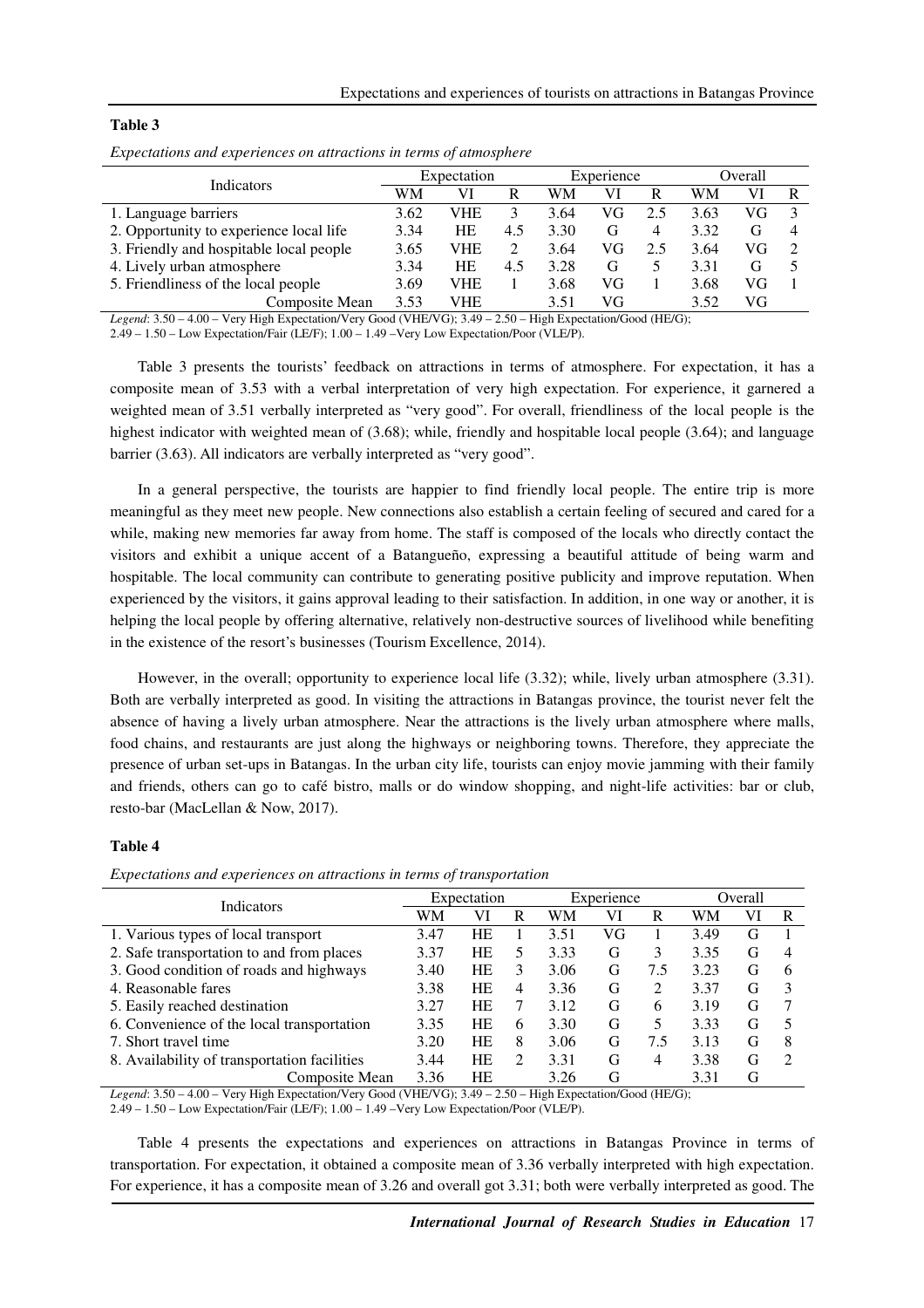overall results revealed the higher indicators were that various types of local transports (3.49), availability of transportation facilities (3.38), and reasonable fares (3.37). All these indicators are verbally interpreted as good.

Based on the results, various types of local transports are highly expected and experienced as it leads consistently on both expectation and experience. Since the tourists traveled twice or often in Batangas, they are all aware of the availability and accessibility of the province's different types of local transport. Thus, it scored most in the overall presentation. In Batangas, local transports are always available at any time of the day, even the transportation going to and from Manila. National roads are accessible to enter or exit to or from neighboring provinces: Laguna, Quezon, Lucena, Cavite, and Manila. At the same time, Batangas port is viable to Mindoro, Masbate, or Katiklan (Batangas, all here, so near, 2015).

Meanwhile, the least indicators are good conditions of roads and highways (3.23), easily reached destination (3.19), and short travel time (3.13). All respondents agreed that they are good. The tourists agreed that short travel time going to attractions is possible; however, traffic or narrow facilities creates an effect on travel time. Also, the entry point and exits are via sea travel that took it a long journey of travel. Batangas is near in Manila by two hours' travel. Motorists travel via Star Toll and other points of entries and exits in Batangas. CALABARZON's connecting roads are also available via South Luzon Expressway (Batangas, all here, so near, 2013).

#### **Table 5**

| Expectations and experiences on attractions in terms of tourism services |  |  |  |
|--------------------------------------------------------------------------|--|--|--|
|                                                                          |  |  |  |

| Indicators                                         | Expectation |            |    | Experience |    |    | Overall |    |   |
|----------------------------------------------------|-------------|------------|----|------------|----|----|---------|----|---|
|                                                    | WM          | VI         | R  | WM         | VI | R  | WM      | VI | R |
| 1. Availability of tourist information (brochures, | 3.28        | <b>HE</b>  | 4  | 3.05       | G  | 4  | 3.17    | Gì | 4 |
| tarpaulins, flyers, etc.)                          |             |            |    |            |    |    |         |    |   |
| 2. Availability of tourist attraction signage      |             | <b>HE</b>  | 3  | 3.30       | G  |    | 3.34    | G, |   |
| 3. Availability of tourist assistance (guides $\&$ |             | HE         | 5. | 2.95       | G  | 5. | 3.10    | G  |   |
| other frontlines                                   |             |            |    |            |    |    |         |    |   |
| 4. Reasonable fees (environmental $\&$ entrance)   |             | HE         |    | 3.33       | G  |    | 3.37    | G  |   |
| 5. Personal safety and security                    | 3.56        | <b>VHE</b> |    | 3.46       | G  |    | 3.51    | VG |   |
| Composite Mean                                     | 3.38        | <b>HE</b>  |    | 3.22       | G  |    | 3.30    | G  |   |

*Legend*: 3.50 – 4.00 – Very High Expectation/Very Good (VHE/VG); 3.49 – 2.50 – High Expectation/Good (HE/G);

2.49 – 1.50 – Low Expectation/Fair (LE/F); 1.00 – 1.49 –Very Low Expectation/Poor (VLE/P).

Table 5 shows the expectations and experiences on attractions in terms of tourism services. Expectations garnered a composite mean of 3.38 and verbally interpreted with high expectation, while for experience 3.22 composite mean and overall (3.30). Overall have tourist services are perceived good. For the overall, the top enumerated indicators were personal safety and security (3.51); verbally interpreted as very good. Meanwhile, reasonable fees (3.37) and availability of tourist attraction signage (3.34), both indicators are verbally interpreted as good. In all cases or situations, people are after their personal safety and security. Most tourists are so concerned about it, most especially if they are with their family, relatives, and friends. When people are engaged in traveling, life is always at risk when engaging in different activities while visiting the attractions.

Factors on safety while traveling may refer to individual circumstances, areas of travel, and personal perceptions. Different people exhibit different levels of risk tolerance. Nevertheless, everyone must pay attention to their surroundings to secure personal safety and security (Dyment, 2017). Moreover, the least indicators are the availability of tourist information (brochures, tarpaulins, flyers, etc.) (3.17) and the availability of tourist assistance (3.10); both are verbally interpreted as good. Since the majority of the respondents are local tourists, they are confident that they can visit new and different places on their own without asking for any tourist assistance. However, foreign visitors are expecting the visibility and availability of tourist assistance when they needed to. Tourist assistance is vital in the tourism industry in providing better access to attractions or destinations. It made the travel valuable and meaningful because the tourists are well guided and well provided with information (ecotourism Batangas, 2010).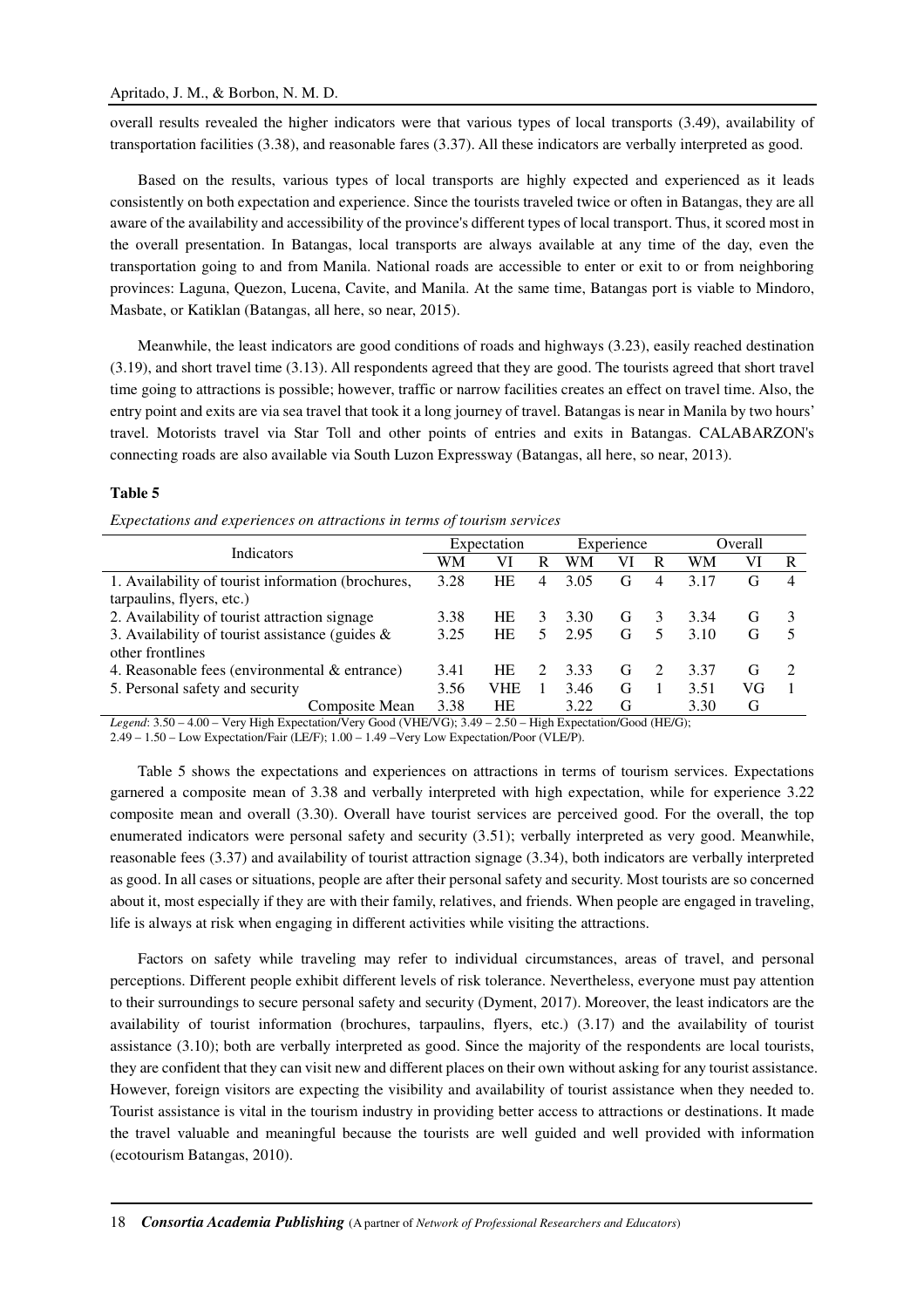#### **Table 6**

| Expectation |     |     | Experience |    |   | Overall |    |   |
|-------------|-----|-----|------------|----|---|---------|----|---|
| WМ          | Vl  | R   | WM         | VI | R | WM      | VI | R |
| 2.48        | LE  |     | 2.34       | F  |   | 2.41    | F  |   |
|             |     |     |            |    |   |         |    |   |
|             |     |     |            |    |   |         |    |   |
| 3.20        | HE  |     | 3.26       | G  |   | 3.23    | G  |   |
| 2.99        | HE  | 3.5 | 3.03       | G  | 3 | 3.01    | G  |   |
| 2.99        | HE  | 3.5 | 3.00       | G  |   | 2.99    | G  | 4 |
| 3.55        | VHE |     | 3.58       | VG |   | 3.56    | VG |   |
| 3.04        | HE  |     | 3.04       | G  |   | 3.04    | G  |   |
|             |     |     |            |    |   |         |    |   |

*Expectations and experiences on attractions in terms of tourist activities* 

*Legend*: 3.50 – 4.00 – Very High Expectation/Very Good (VHE/VG); 3.49 – 2.50 – High Expectation/Good (HE/G);

2.49 – 1.50 – Low Expectation/Fair (LE/F); 1.00 – 1.49 –Very Low Expectation/Poor (VLE/P).

Table 6 presents the tourists' expectations and experiences on attraction in terms of tourist activities. The expectation and experience and overall got the same composite mean of 3.04; however, they differ in verbal interpretation. Based on the findings to participate in religious activities is highly anticipated by the respondents but when they experienced it is less than with their expectation. Overall, the topmost indicators were the opportunity to participate in religious activities (3.56), which is has a verbal interpretation of very good. While the opportunity of tourists to be close to nature (3.23) and the opportunity to join recreational activities (3.01) has the same verbal interpretation as good.

Most of the respondents traveled to Batangas to participate in various religious activities or attend to pilgrimages. The result figured out that the respondents' primary purpose of travel is associated with their spiritual commitment or devotions. Thus, Padre Pio National Shrine placed the top one most visited attraction in Batangas Province. Religious sites are inspiring natural places, connected to God, historical places where miracles or visions were reported or maybe buildings consecrated for worship or ritual visited by the travelers (Sacred Destinations, 2017).

The two remaining least indicators are the availability of cultural and other events (2.99) interpreted verbally as good while, variety of adventurous, challenging, and exciting outdoor trips such as hiking, camping, and wall climbing (2.41) is verbally interpreted as fair. Since the visited attraction is associated with cultural and heritage site; having Adventurous and challenging events, as well as to engage in exciting outdoor trips is not part of assumed activities. Visiting historical site basically offers sightseeing activities. Unless the site is located at the top of the mountain trekking is added attraction or tourist activity. But in the case of cultural and heritage site in CALABARZON that most identified in the area museums therefore, activity are limited to browsing artifact, looking at the murals, viewing the exhibit or displays of historical remains.

Some resorts' various adventure activities include paddle boat, kayaking, diving, and few to mention. Others are forms of trampoline, bungee jumping, rappelling, rock climbing wall, and other relevant sports climbing (S. Sinha, 2012b).

### **Table 7**

|  | Summary table of the expectations and experiences of tourists on attractions |  |  |
|--|------------------------------------------------------------------------------|--|--|
|  |                                                                              |  |  |

| Indicators                    | WМ   |    | Rank |
|-------------------------------|------|----|------|
| 1. Environment                | 3.40 |    |      |
| 2. Atmosphere                 | 3.52 | VG |      |
| 3. Transportation             | 3.31 | (÷ |      |
| 4. Tourism Services           | 3.30 | (÷ |      |
| 5. Tourist Activities         | 3.04 | (ì |      |
| <b>Overall Composite Mean</b> | 3.31 |    |      |

*Legend*: 3.50 – 4.00 – Very High Expectation/Very Good (VHE/VG); 3.49 – 2.50 – High Expectation/Good (HE/G); 2.49 – 1.50 – Low Expectation/Fair (LE/F); 1.00 – 1.49 –Very Low Expectation/Poor (VLE/P).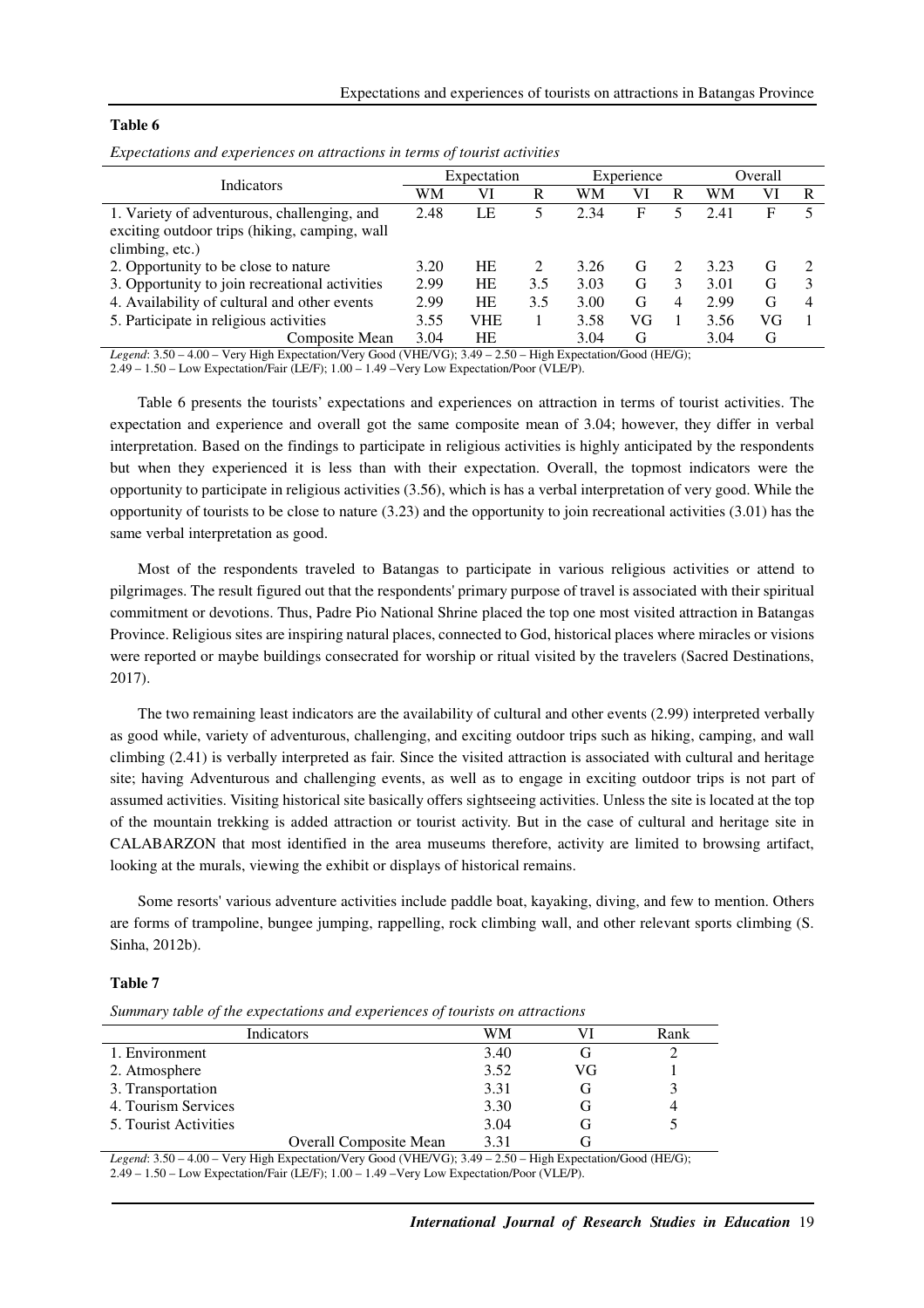#### Apritado, J. M., & Borbon, N. M. D.

Table 7 displays the summary of the expectations and experiences on attractions with an overall composite mean of 3.31 verbally interpreted as good. As arranged accordingly, the highest was atmosphere (3.52), verbally interpreted as very good; Environment (3.40) and transportation (3.31), which are both interpreted as good.

The atmosphere or the people who surrounded the tourists during their travel time have a great impact on their experiences. However, there is a greater expectation on that aspect. From the staff/management and the local people in the transit, routes are all significant in giving tourists opportunities to have a meaningful stay in the attractions. The inter-relationships on economic and social benefits tourism uplift the local communities. Thus, enhancing local amenities will help attract visitors also make the host community a great place to live. This investment also benefits industries other than tourism (Tourism Excellence, 2014).

The two remaining variables are tourism services and tourism activities (3.30); and (3.04) respectively, with the same verbal interpretation rated as good. Since the tourists are not first-timer, they are aware of different tourist activities in the attractions. Whatever activities they may encounter in the attractions in Batangas is acceptable to them. Based on their profile, they have visited the place for several times. Giving more importance to the tourism activities generates more tourists to come. Creating tourist influx in a particular destination will generate income through job employment, build business opportunity thus, will contribute to the economic growth of the resort's businesses, residents, and local government (V. Sinha, 2012).

#### **Table 8**

#### *Relationship between expectations and experiences on attractions in Batangas Province*

| Factors                       | value                | <i>p</i> value | Decision | Interpretation        |
|-------------------------------|----------------------|----------------|----------|-----------------------|
| Experience vs.<br>Expectation | $\neg$ $\circ$<br>70 | 000            | Rejected | $\sim$<br>31gnificant |

*Note*. Significant at *p*-value < 0.05.

Table 8 presents the relationship between the experience and expectation and tourists' feedback on attractions in Batangas province. The computed *r*-value of .478 indicates a moderately low positive correlation, and the resulting *p-*value of .000 is less than the .05 level of significance. Thus, the null hypothesis on the relationship between experience and expectation of tourists' feedback on tourist attractions is rejected. Therefore, there is a significant relationship between expectation and experience and tourist feedback on attractions in Batangas Province. From the given variables: the respondents, fortunately, experienced their expectations. However, some expectations are the least experienced. For instance, modern/visually appealing in the environment have the least expectation but experienced as good. Tourists are expecting more on the side of photographic appealing and less on the attraction's modern features, since they are aware that the actual location of the place is in the rural or geographically in the province.

The visual appeal has an important role in the preference of the tourists. It will complement the entire look of the building, the functional spaces found within, also creating a connection to the motion (Page, 2011). Furthermore, the respondents are expecting to have good weather but least experienced during the visit. Weather is an implication to make or break the entire flow of the travel. It has a great impact on the travel plan. Change in the plan may occur immediately. Likewise, it creates disappointment on both parties between the organizers, tourist service providers, and the tourists.

Changes in travel plans due to weather conditions have some consequences to undertake in transforming the tourists' experiences still meaningful and memorable. The weather condition affects business operations and income. It has a chain reaction on the tourist plan or travel schedule and transfers. For some cases, delayed flight schedule and rebooking, rescheduling of the travel or worst, no show from the guests or cancellation of reservation/flights (Smith & Watson, 2011). Finally, in transportation, the indicator with the highest expectation is the good road and highways condition but got an assessment as good only on the part of the experience.

Road facilities are one of the considerations looking at by the tourists. People hate traffic for this lessens the time spent on their holidays. Road condition is vital in reaching the attractions at a specified time. Road facilities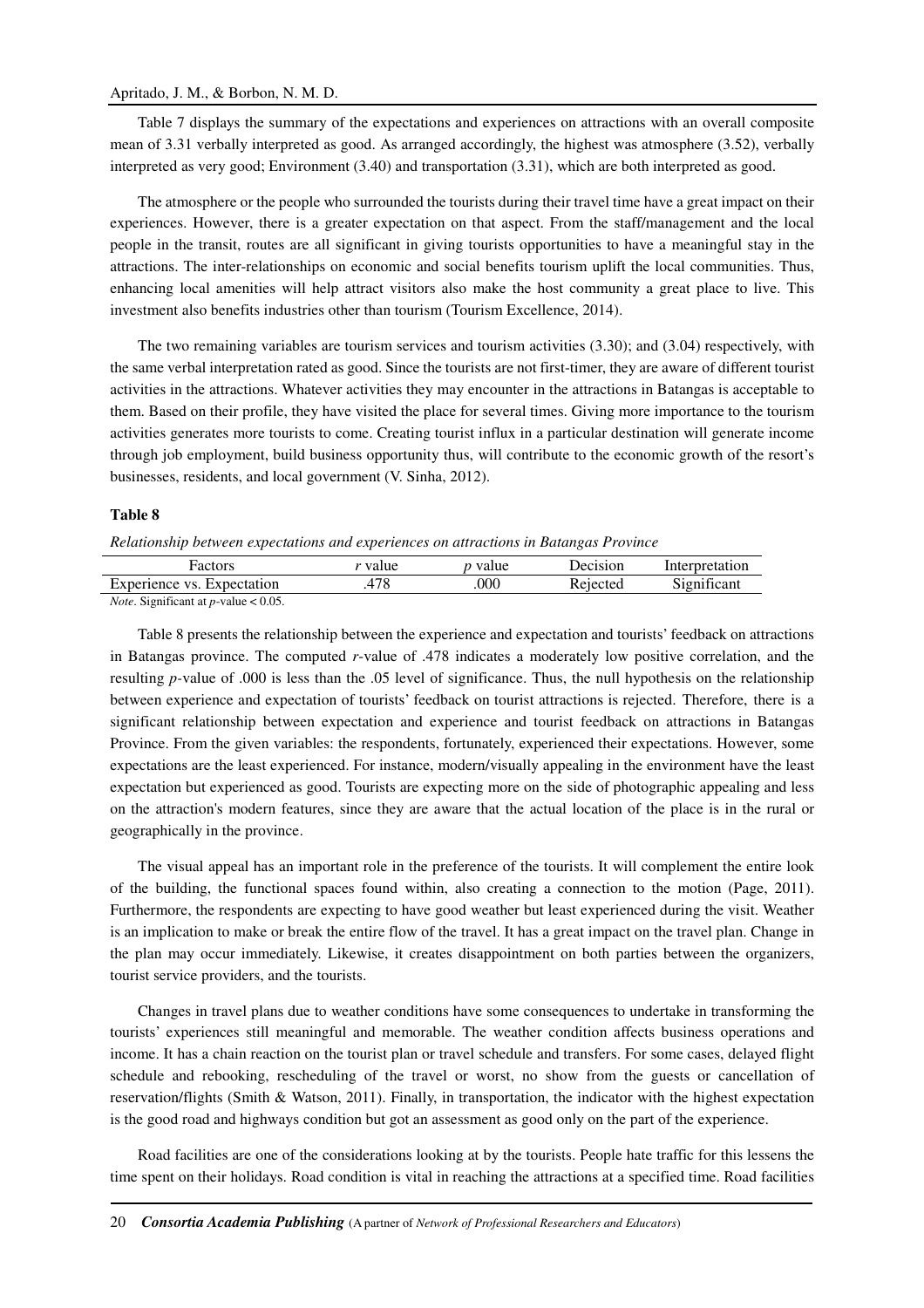and their condition should be maintained or improved. There is a for better utilization for whatever purpose it may serve in the community, the consumers, and tourism service providers. The destination is accessible if roads are available (Penhall Company, 2014).

## **Table 9**

*Proposed action plan based on the result of the study* 

|                                                                                                     | KRA / Objectives                                                                                                                         | Strategies / Programs                                                                                                                                            | Outcomes                                                                                                                  |
|-----------------------------------------------------------------------------------------------------|------------------------------------------------------------------------------------------------------------------------------------------|------------------------------------------------------------------------------------------------------------------------------------------------------------------|---------------------------------------------------------------------------------------------------------------------------|
| <b>Environment</b>                                                                                  |                                                                                                                                          | For attractions                                                                                                                                                  | Increased visitation leading<br>$\bullet$                                                                                 |
| ≻                                                                                                   | To improve/provide a variety<br>of recreational spaces                                                                                   | Provide significant<br>$\equiv$<br>opportunities for outdoor<br>sports activities or treatment<br>rooms (spa and massage);<br>campsite                           | to numerous repeated<br>visitors<br>The emergence of<br>religious-cultural-nature<br>based tourism<br>"one-size-fits-all" |
|                                                                                                     |                                                                                                                                          | For religious sites<br>Make recreational space for<br>religious events and festivals.<br>Make garden, grotto and<br>$\qquad \qquad \blacksquare$<br>picnic group | Wide range of attractions                                                                                                 |
|                                                                                                     | Atmosphere<br>To improve the lively urban<br>atmosphere                                                                                  | Establish a leisure park,<br>shops, and café,                                                                                                                    | Various options for tourists                                                                                              |
|                                                                                                     | <b>Transportation</b><br>To shorten travel time                                                                                          | Develop local hub network                                                                                                                                        | High transfer and mobility<br>Better access to attractions                                                                |
| <b>Tourism Services</b><br>To provide tourist assistance<br>⋗<br>(guides and other front<br>liners) |                                                                                                                                          | The destination management<br>has its own tour guides (as the<br>case may be), tourist/visitor<br>center, or desk information                                    | Extending quality service to<br>$\bullet$<br>the tourists<br>Positive effect on visitor<br>arrivals                       |
| ➤                                                                                                   | <b>Tourist Activities</b><br>To provide variety of<br>adventurous, challenging,<br>and exciting outdoor trips<br>(hiking, camping, etc.) | Invest in facilities for cable<br>cars,<br>Firing and jungle range,<br>campsites and caravans                                                                    | Creating a multi-attraction<br>tourism destination                                                                        |
| <b>Persons Involved</b><br><b>Outcomes</b>                                                          |                                                                                                                                          |                                                                                                                                                                  |                                                                                                                           |
| ✧                                                                                                   | Collaboration of local government, destination<br>management, and local community                                                        | ✧<br>sustaining tourism destinations<br>♦<br>diversifying tourism products<br>✧<br>strengthening tourism circuits<br>❖<br>creating employment opportunities      |                                                                                                                           |

## **4. Conclusion**

The majority of the respondents of attractions is second-timers and has visited the place many times. The expectations and experiences in attractions are parallel in all given instances on the pleasantly built environment, friendliness of the local people, various local transport types, personal safety and security, and the opportunity to participate in religious activities. There is a significant relationship between expectation and experience on attractions in Batangas province. There is high satisfaction in the aspect of atmosphere in the attraction. The researcher proposes an action for the innovative improvement of Batangas province's tourist destination.

The researcher recommends the following: The management of attraction may focus on developing new facilities and improving the existing tourist activities. The management of attractions may invest in developing or acquiring new facilities in providing new trends in tourist activities. The management of attraction may utilize the proposed action plan for innovative improvement. The future researcher may conduct similar research study